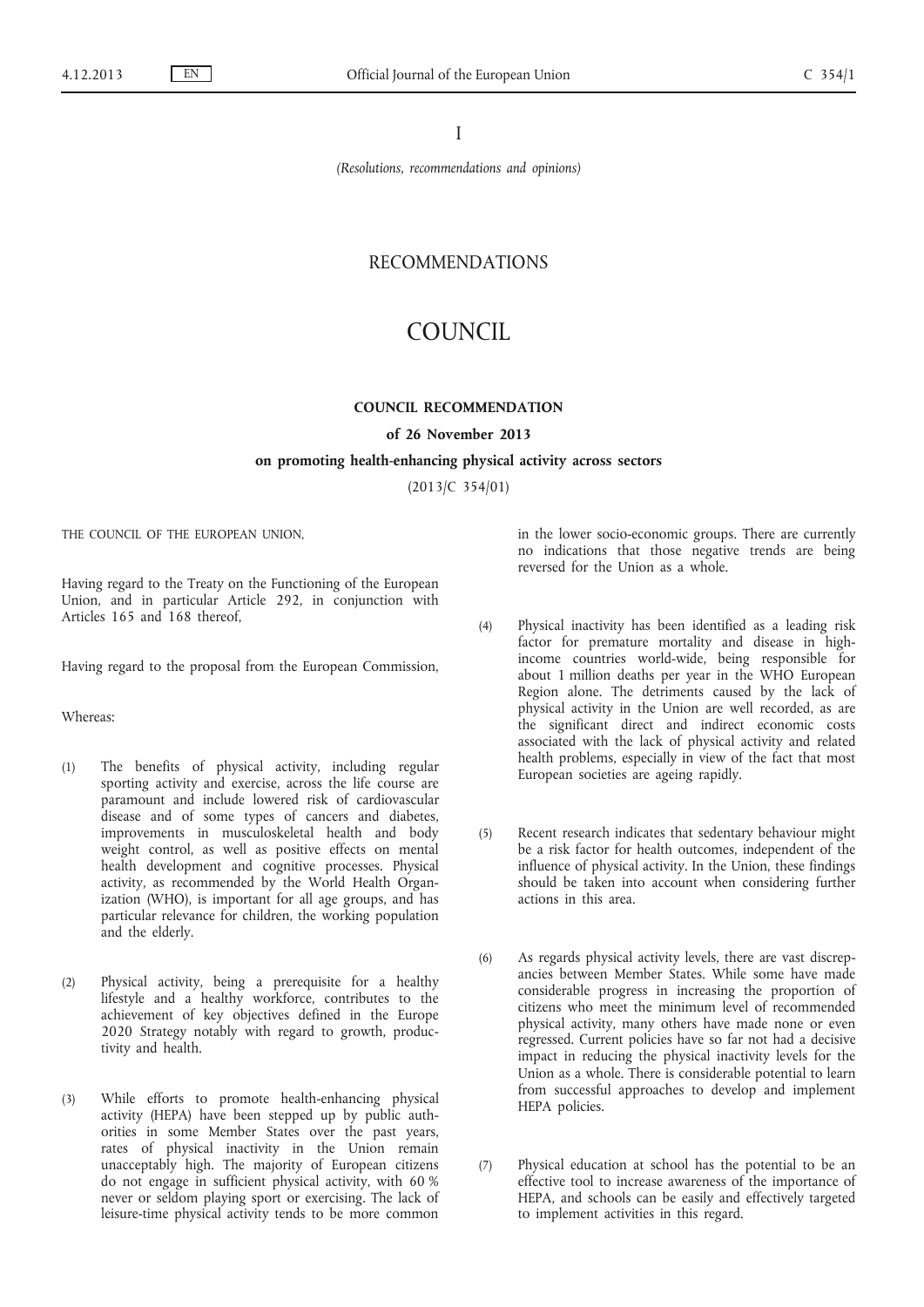- (8) A number of policy areas, in particular sport and health, can contribute to the promotion of physical activity and can provide new opportunities for Union citizens to become physically active. For this potential to be fully exploited, and therefore for physical activity levels to increase, a strategic cross-sectoral approach in the field of HEPA promotion, including involvement at all levels of all relevant Ministries, bodies and organisations, in particular the sport movement, and taking into account existing and on-going policy work, is indispensable. The availability of more information and better data on physical activity levels and HEPA promotion policies is an essential element to underpin this process and a requirement for policy evaluation aimed at leading to more effective future policy development and implementation.
- (9) The EU Physical Activity Guidelines (EU PA GL) (1), as referred to by the Council and by the Representatives of the Governments of the Member States, meeting within the Council, in their conclusions of 27 November 2012 (2) on promoting HEPA, and by the Council in its conclusions entitled 'Healthy Ageing across the Lifecycle' (3), advocate a cross-sectoral approach covering all thematic areas responsible for HEPA promotion.
- (10) The 2011 Communication from the Commission to the European Parliament, the Council, the European Economic and Social Committee and the Committee of Regions entitled 'Developing the European Dimension in Sport' invited the Commission and the Member States to continue progress, based on the EU PA GL, towards the establishment of national guidelines, including a review and coordination process, and to consider a Council Recommendation in that field.
- (11) The Resolution of the Council and of the Representatives of the Governments of the Member States, meeting within the Council, on a European Union Work Plan for Sport for 2011-2014 (4) recognised the need to strengthen cooperation between the Commission and the Member States in sport in a few priority areas, including the promotion of HEPA. In July 2012, the Expert Group 'Sport, Health and Participation', established in mid-2011 in the context of that Work Plan, expressed support for a new Union initiative to promote HEPA.
- (12) The Council conclusions of 27 November 2012 on promoting HEPA acknowledged the need for further action at Union level and called on the Commission to

- ( 3) OJ C 396, 21.12.2012, p. 8.
- ( 4) OJ C 162, 1.6.2011, p. 1.

present a proposal for a Council Recommendation, including a light monitoring framework based on a set of indicators covering the thematic areas of the EU PA GL,

HEREBY RECOMMENDS that Member States:

- 1. Work towards effective HEPA policies by developing a crosssectoral approach involving policy areas including sport, health, education, environment and transport, taking into account the EU PA GL, as well as other relevant sectors and in accordance with national specificities. This should include:
	- (a) the progressive development and implementation of national strategies and cross-sectoral policies aimed at HEPA promotion in line with national legislation and practice;
	- (b) identification of concrete actions for the delivery of those strategies or policies, in an action plan, where considered appropriate.
- 2. Monitor physical activity levels and HEPA policies by making use of the light monitoring framework  $(5)$  and indicators set out in the Annex, according to national circumstances.
- 3. Within six months from the adoption of this Recommendation, appoint national HEPA focal points (<sup>6</sup>), in accordance with national legislation and practice, to support the abovementioned monitoring framework, and inform the Commission of their appointment.

The national HEPA focal points will, in particular, be tasked to coordinate the process of making data on physical activity available for the monitoring framework; those data should feed into the existing WHO European database on nutrition, obesity and physical activity (NOPA); they should also facilitate interdepartmental cooperation on HEPA policies.

4. Cooperate closely among themselves and with the Commission by engaging in a process of regular exchange of information and best practices on HEPA promotion in the relevant Union level structures for sport and for health as a basis for strengthened policy coordination,

<sup>(</sup> 1) EU Physical Activity Guidelines, welcomed in the Presidency Conclusions of the Informal meeting of the EU Ministers, responsible for sport, in November 2008.

<sup>(</sup> 2) OJ C 393, 19.12.2012, p. 22.

<sup>(</sup> 5) The monitoring framework will set out a minimal set of reporting requirements on general aspects of HEPA promotion that can be addressed by all Member States. It will be implemented in close synergy and cooperation with the WHO, thereby avoiding duplication of data collection.

<sup>(</sup> 6) The focal point will be the main contact person in the Member State for providing information and data corresponding to the indicators table in the Annex, which will form part of the questionnaire to be addressed to the focal points by the WHO.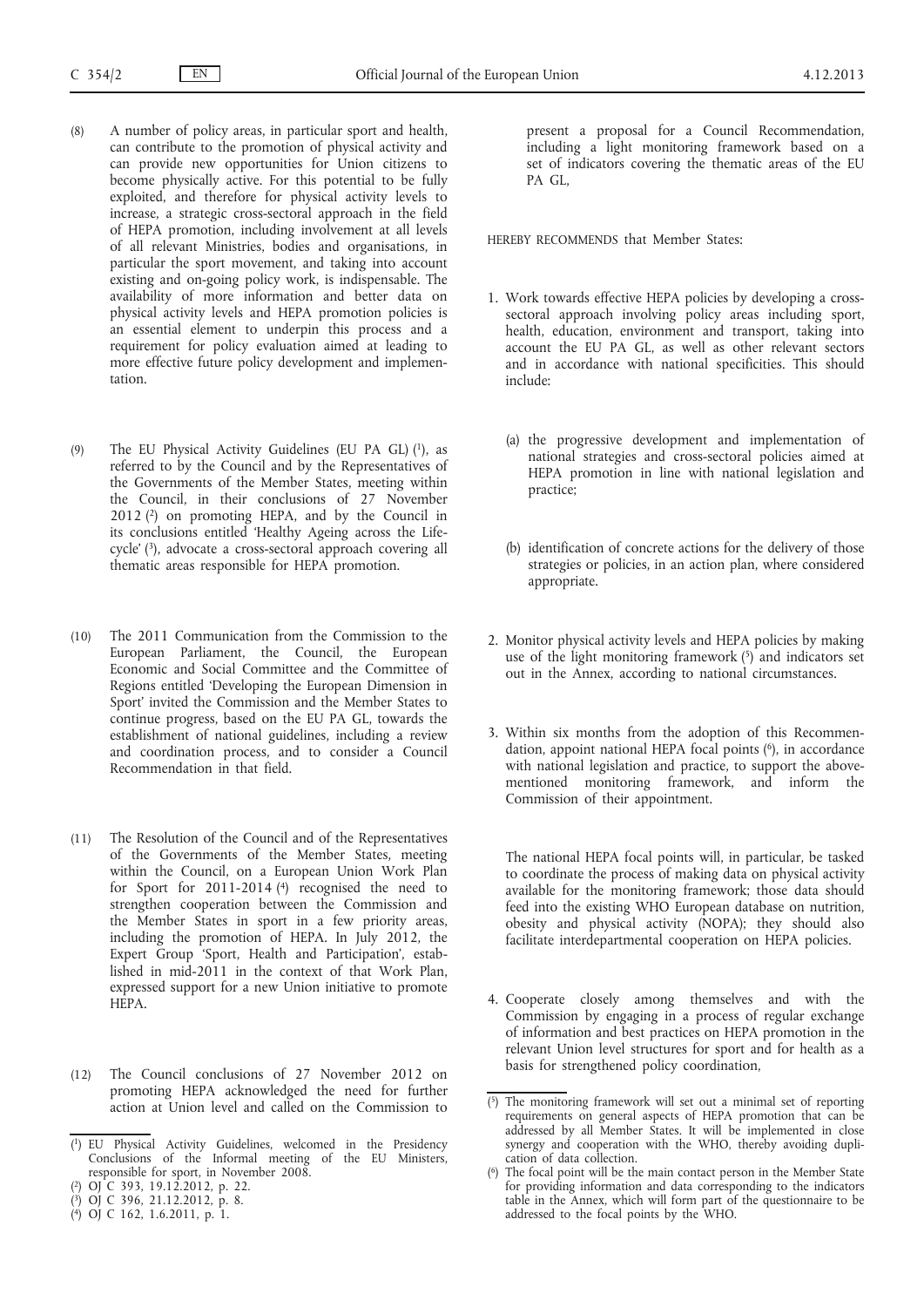HEREBY INVITES the Commission to:

- 1. Assist Member States in adopting national strategies, developing cross-sectoral HEPA policy approaches and implementing corresponding action plans by facilitating the exchange of information and good practice, effective peerlearning, networking and identification of successful approaches to HEPA promotion.
- 2. Promote the establishment and functioning of the HEPA monitoring framework, in line with the indicators listed in the Annex, based on existing forms of monitoring and data collection in this field, and using to the largest extent possible existing information and data, by:
	- (a) providing, with the help of scientific experts, targeted support for capacity building and training to national HEPA focal points, including with a view to the data collection process, and, as appropriate, to other representatives from relevant public authorities;
	- (b) examining the possibility to use data collected in the context of this monitoring framework to potentially produce European statistics on physical activity levels every three years;
- (c) supporting the WHO in further developing the physical activity aspects of the NOPA database by adapting it to the monitoring framework set out in the Annex;
- (d) supporting and closely cooperating with the WHO in the preparation and issuing of country-specific overviews on HEPA and analysis of HEPA trends.
- 3. Report every three years on progress in implementing this Recommendation, on the basis of information provided within the reporting arrangements set out in the monitoring framework and of other relevant information about HEPA policy development and implementation provided by Member States, and evaluate the added value of this Recommendation.

Done at Brussels, 26 November 2013.

*For the Council The President* D. A. BARAKAUSKAS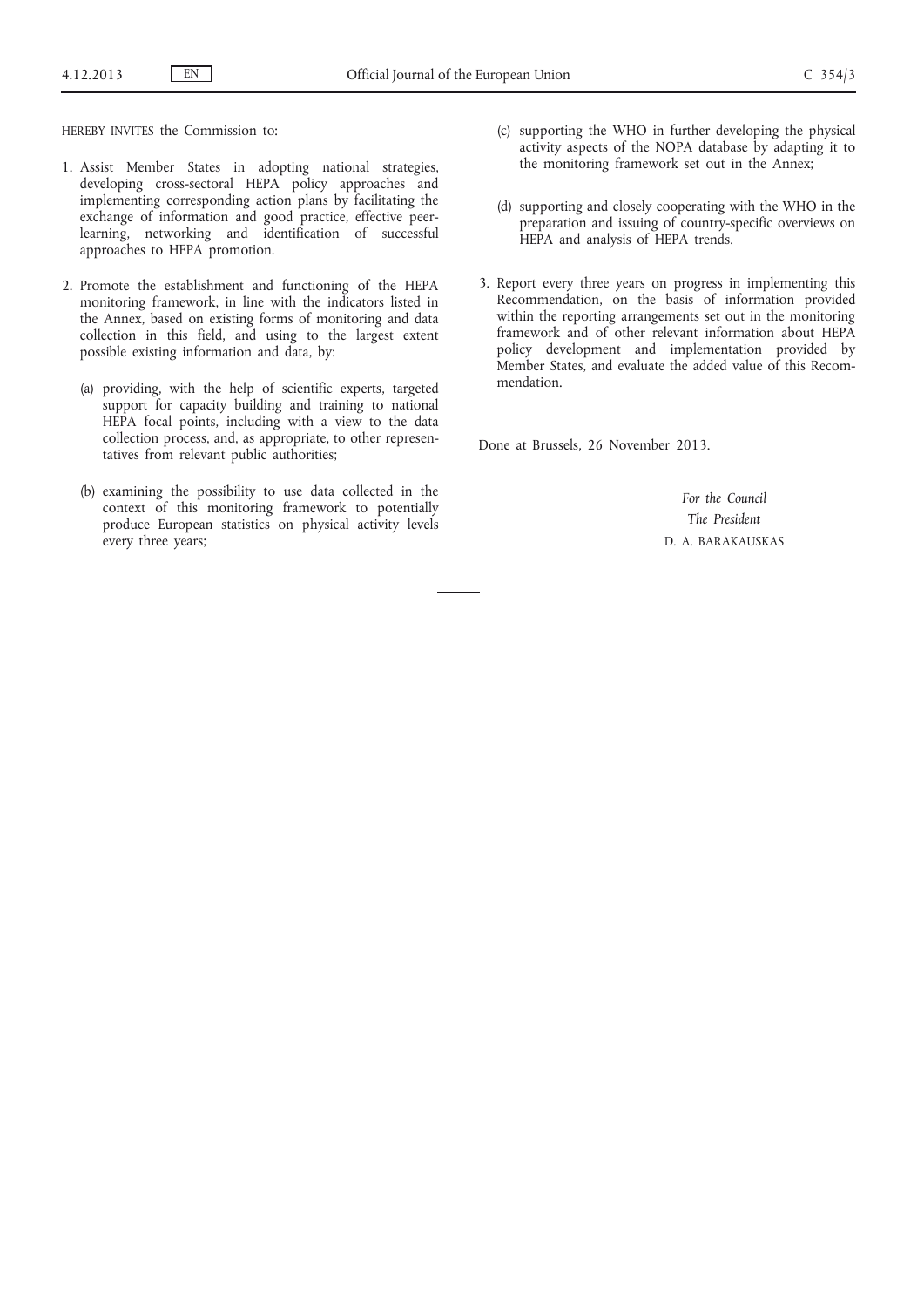## *ANNEX*

Proposed indicators to evaluate HEPA levels and HEPA policies in the EU, taking into account the EU Physical Activity Guidelines (EU PA GL) (1)

| Thematic areas<br>of the EU PA GL                     | Proposed indicators and variables/units                                                                                                                                                                                          | Data<br>availability |
|-------------------------------------------------------|----------------------------------------------------------------------------------------------------------------------------------------------------------------------------------------------------------------------------------|----------------------|
| International PA<br>recommendations and<br>guidelines | 1. National recommendation on physical activity for health<br>Yes/no                                                                                                                                                             | $(****)$             |
| (EU PA GL 1-2)                                        | 2. Adults reaching the minimum WHO recommendation on physical activity<br>for health or equivalent national recommendations                                                                                                      | $(****)$             |
|                                                       | Percentage of adults reaching a minimum of 150 minutes of moderate-<br>intensity physical activity per week, or 75 minutes of vigorous-intensity<br>activity, or an equivalent combination                                       |                      |
|                                                       | 3. Children and adolescents reaching the minimum WHO recommendation<br>on physical activity for health or equivalent national recommendations                                                                                    | $(****)$             |
|                                                       | Percentage of children and adolescents reaching at least 60 minutes of<br>mode-rate- to vigorous-intensity physical activity daily or on at least five<br>days/week                                                              |                      |
| Cross-sectoral approach<br>(EU PA GL 3-5)             | 4. National coordination mechanism on HEPA promotion<br>Yes/no; if yes, further details                                                                                                                                          | $(****)$             |
|                                                       | 5. Funding allocated specifically to HEPA promotion<br>By sector (health, sport, transport etc.):<br>— total funding,<br>- per capita,<br>- by gross domestic product at PPP per capita, in Euros.                               | $(*)$                |
| 'Sport'<br>(EU PA GL 6-13)                            | 6. National sport for all policy and/or action plan<br>Yes/no; if yes, further details                                                                                                                                           | $(****)$             |
|                                                       | 7. Health-oriented sport clubs (Sport Clubs for Health Programme)<br>Implementation of the guidelines developed by HEPA Europe/TAFISA<br>project: yes/no; if yes, description                                                    | $(**)$               |
|                                                       | 8. Framework to support opportunities to increase access to recreational or<br>exercise facilities for low socio-economic groups                                                                                                 | $(\ast\ast\ast)$     |
|                                                       | Existence of a framework: yes/foreseen within the next two years/no; and,<br>if yes, description                                                                                                                                 |                      |
|                                                       | 9. Target groups addressed by the national HEPA policy<br>By target group (groups in particular need of physical activity (e.g. low<br>socio-economic groups, people with low levels of PA, elderly, ethnic<br>minorities etc.)) | $(*****)$            |
| 'Health'<br>(EU PA GL 14-20)                          | 10. Monitoring and surveillance of physical activity and sedentary behaviour<br>Physical activity and sedentary behaviour included in the national health<br>monitoring system: yes/no; if yes, further details                  | $(***)$              |
|                                                       | 11. Counselling on physical activity performed by health professionals<br>Counselling on physical activity: yes/no; if yes: reimbursed as part of<br>primary health care services: yes/no                                        | $(***)$              |

<sup>(1)</sup> The information and data that Member States are recommended to provide in the context of the light monitoring framework are expected to improve over time. Support for that framework is proposed to come from the coopera